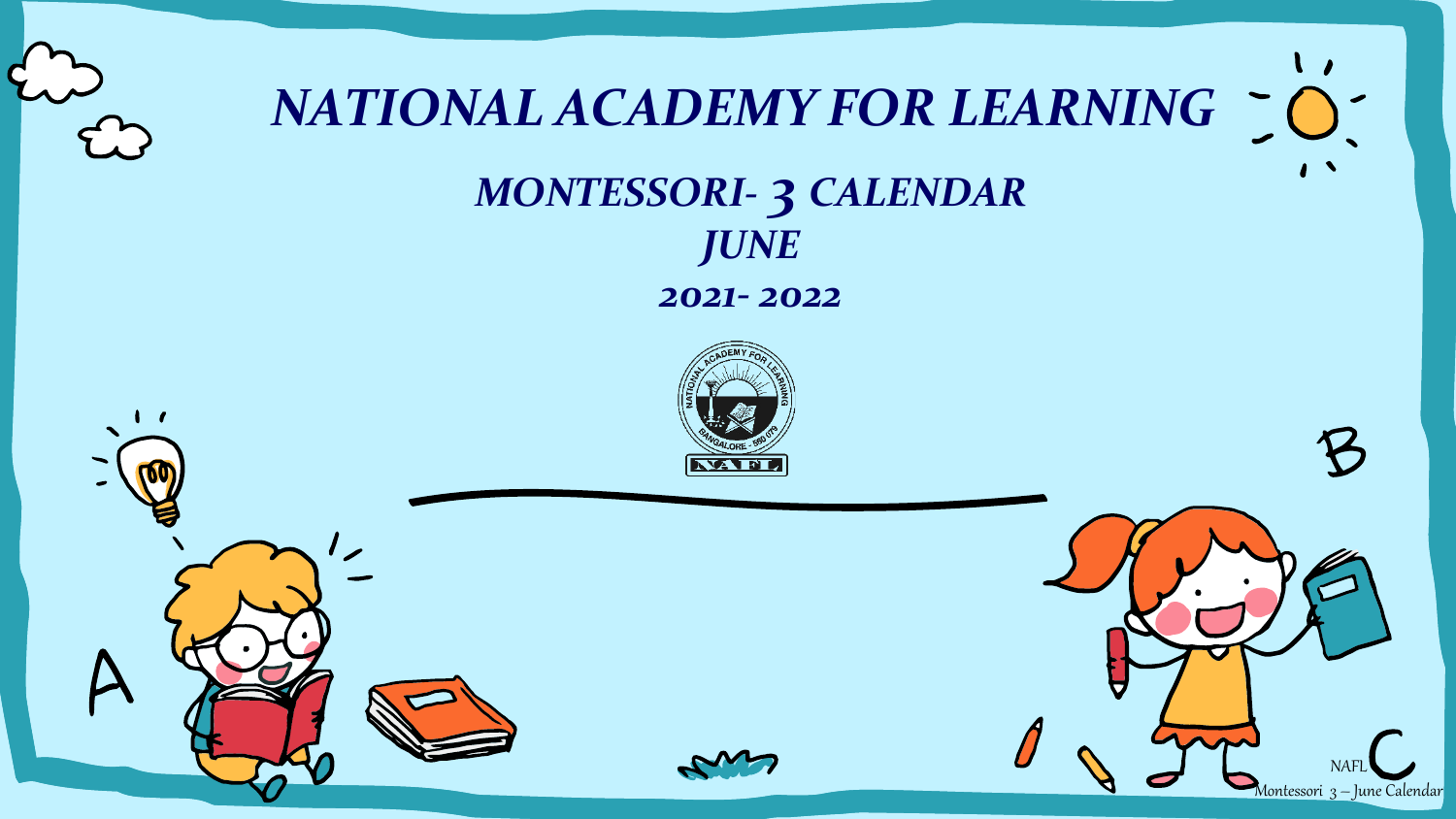

Hello Parents!

Welcome to the new school year!



It is a joy and privilege to have our children back with us shortly! We look forward to a stronger year of work, fun and learning!

My team and I can't wait to begin work with  $\bm{\kappa}$  our dearest Early Learners!

Warm regards Indira Jayakrishnan Principal, NAFL

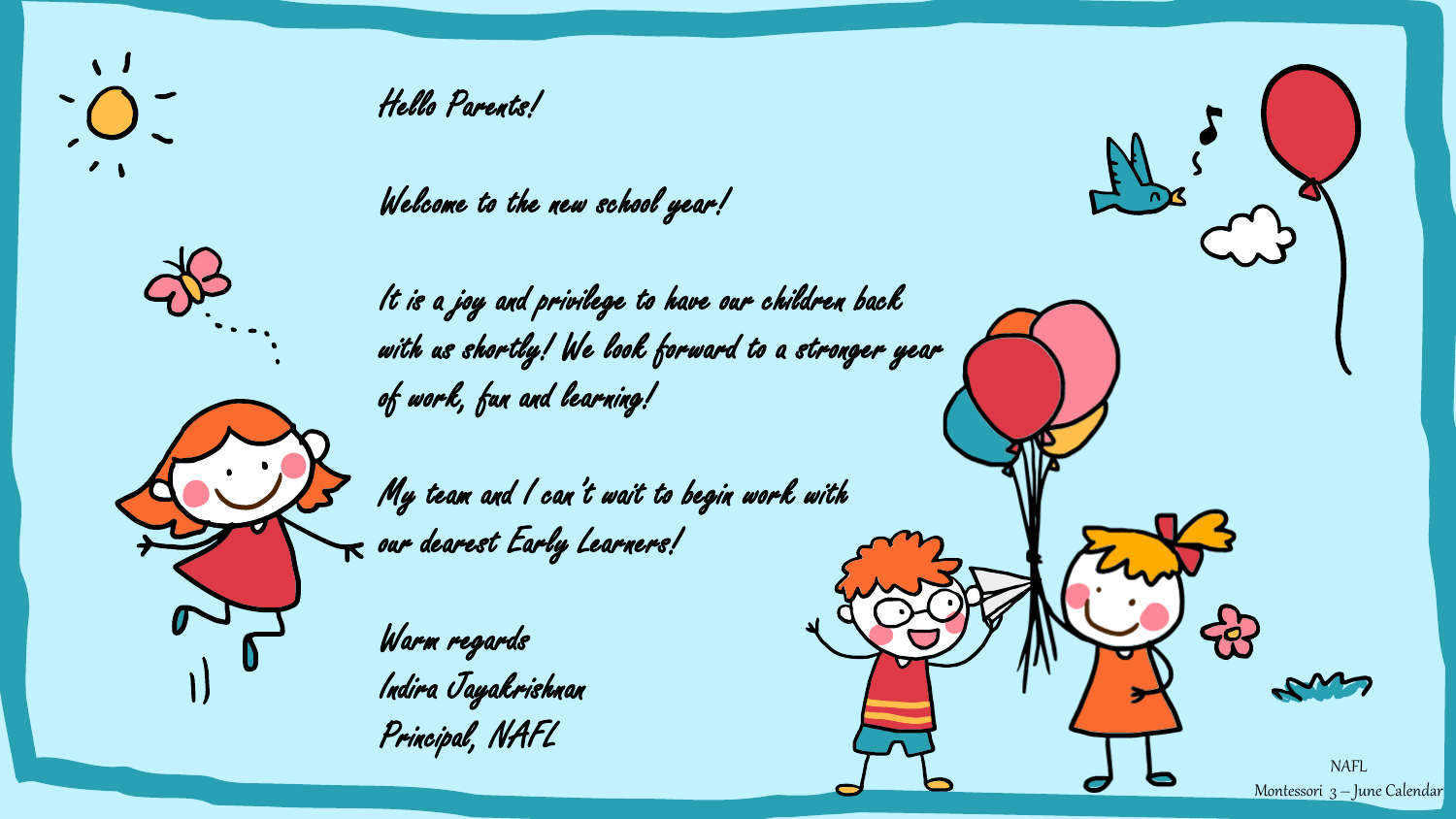## JUNE - All about me, my family and my school *Montessori - 3*

Theme based synchronous sessions: We discuss:

•Age, height and weight •Recognition and expression of feelings (happy, sad, hurt, scared, angry etc.) •Location of their house and school •Social behaviour - magic words, greeting teachers and Principal, care and courtesy

•Taking care of oneself

•Stranger danger



NAFL Montessori 3 – June Calendar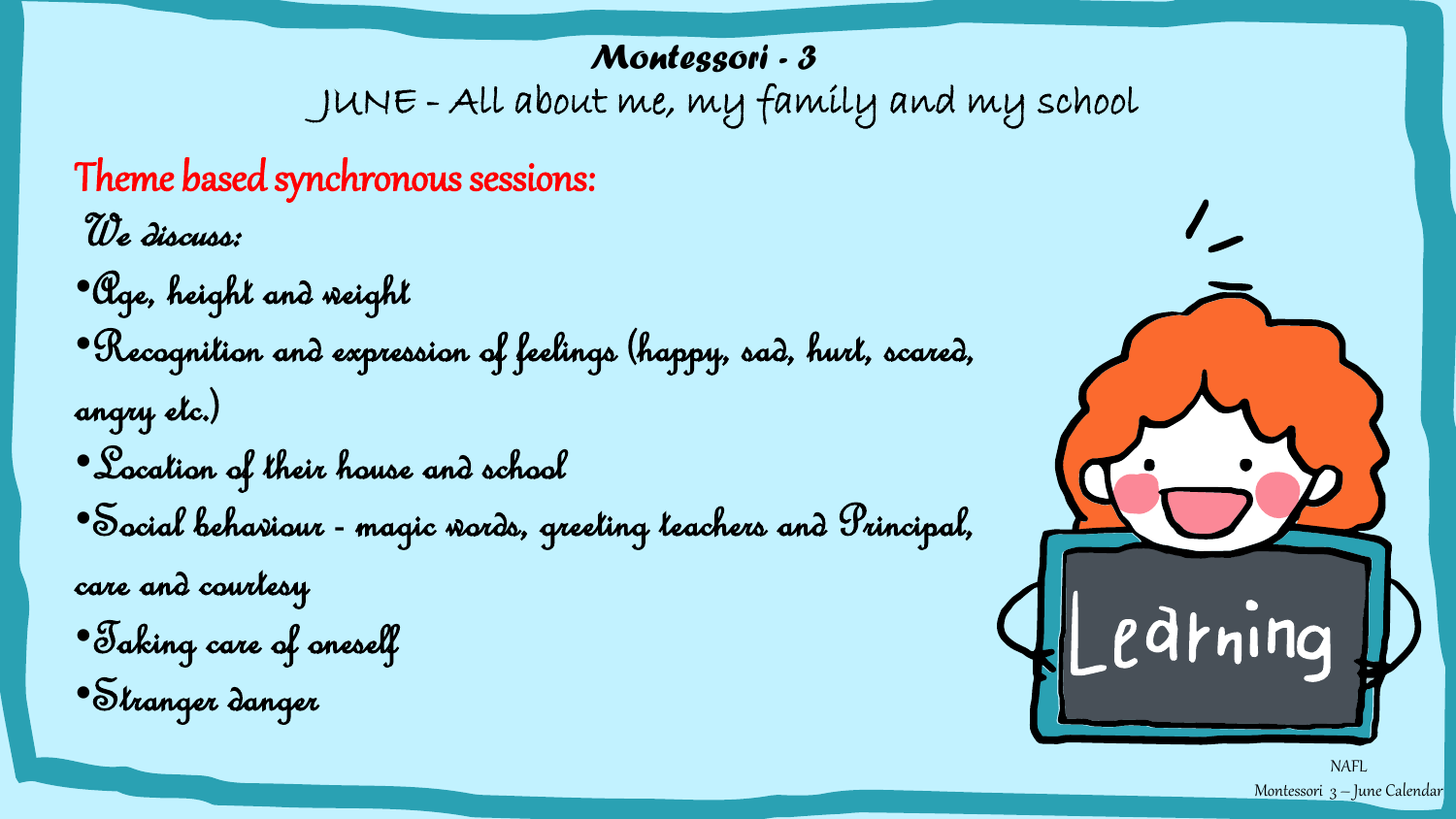## JUNE - All about me, my family and my school Asynchronous sessions : ➢Simple crafts ➢Brain gym exercises ➢Recreational videos ➢Rhymes ➢Stories ➢EPL activities – grating, kneading dough, cutting vegetables and making salad  $\blacktriangleright$  Math activities - Revision of Traditional Names ➢Picture Series *Montessori - 3*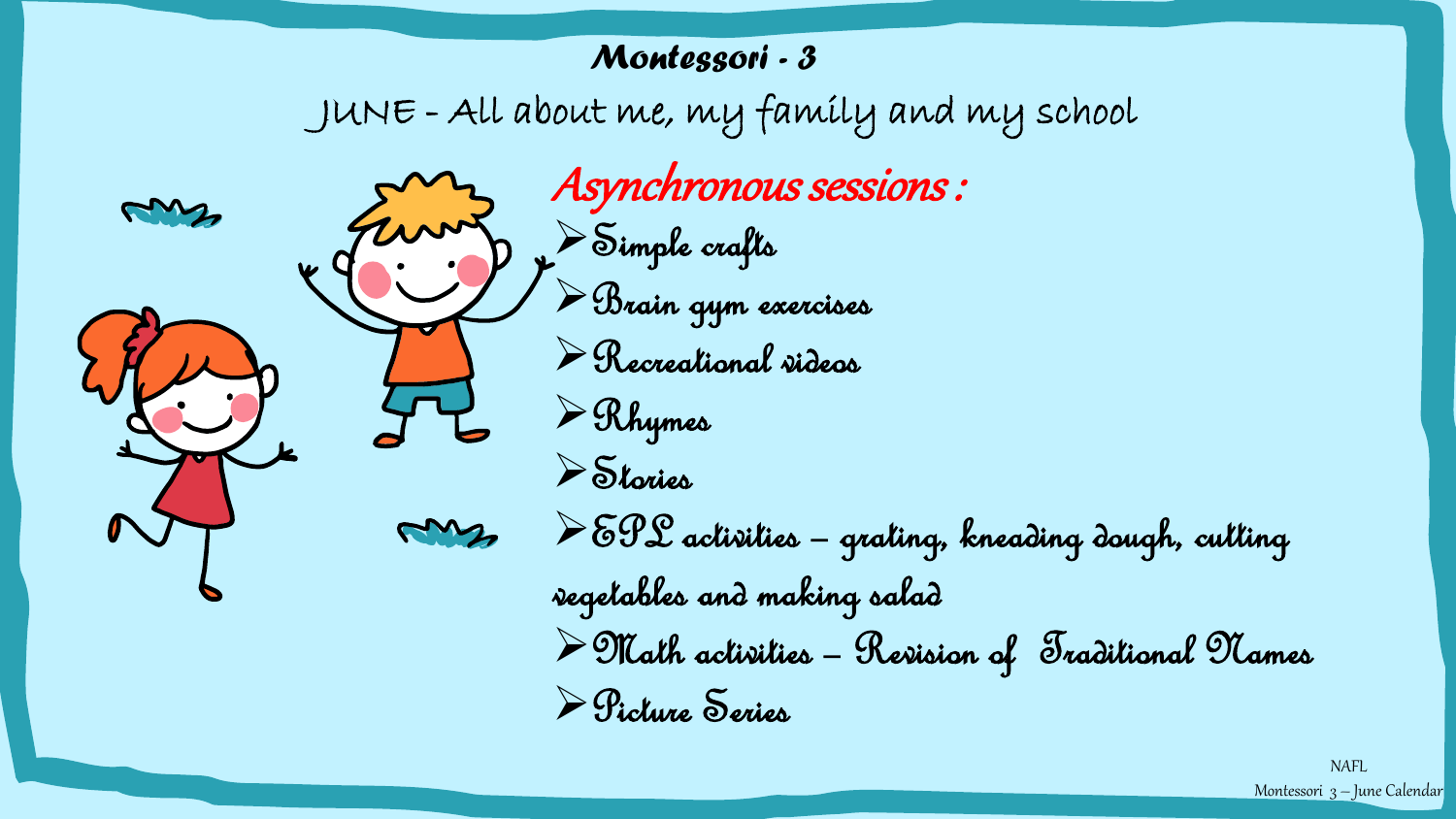## *Montessori - 3*

JUNE - All about me, my family and my school

Academic sessions:

➢Sight words  $\triangleright$  Revision and introduction of phonograms (sh, ch, th, ng and nk) ➢Revision of numbers (1-70)  $\triangleright$  Uhat comes just after and in between numbers (1-70)  $\triangleright$  Tumbers in succession and at random (1-70)

➢Reading phrases



NAFL Montessori 3 – June Calendar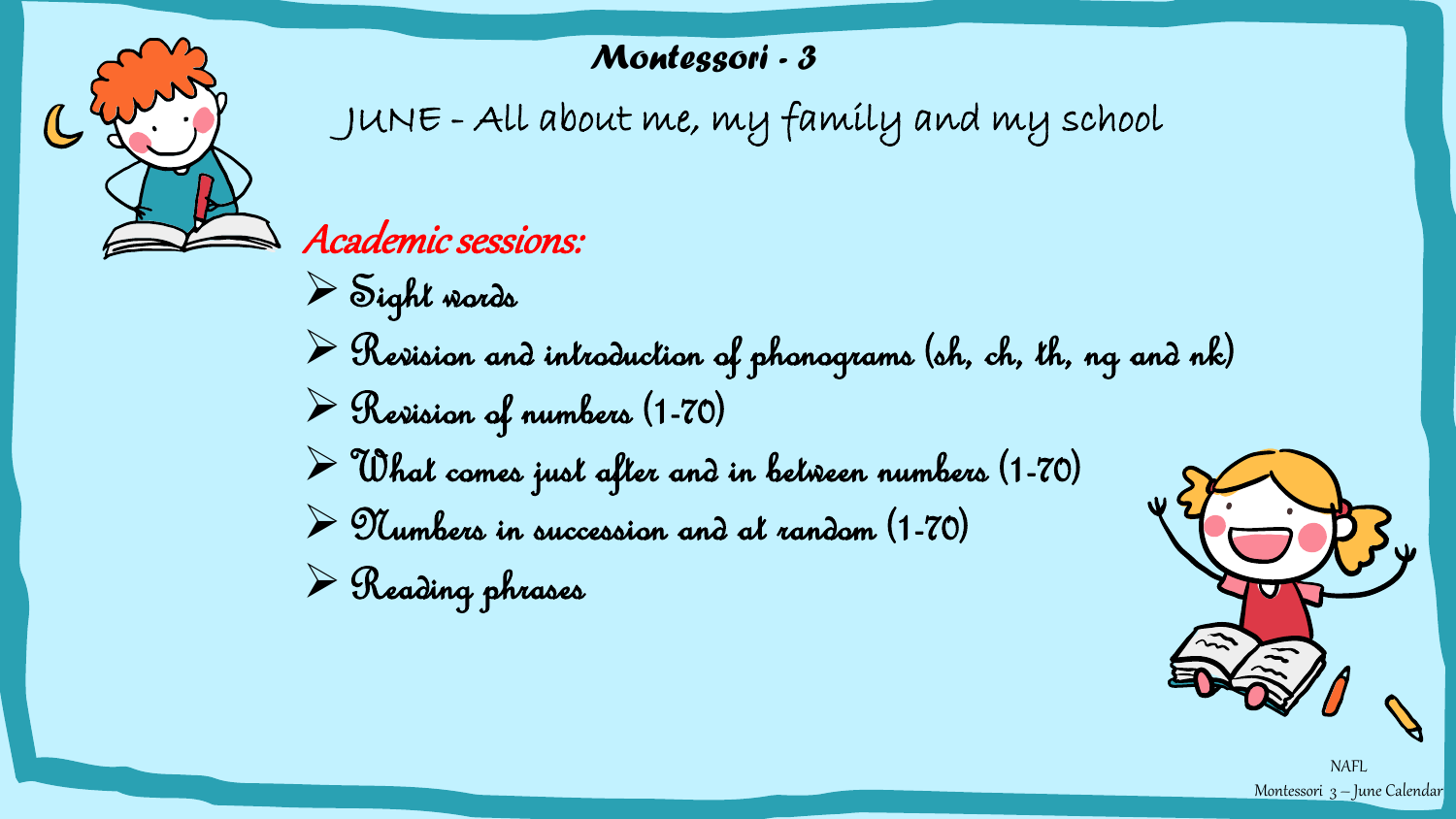## Special days:

Children speak about their favourite Superhero  $-$  21st June Show 'n' Tell (Bring your family picture and speak about them)  $-30^{th}$  June